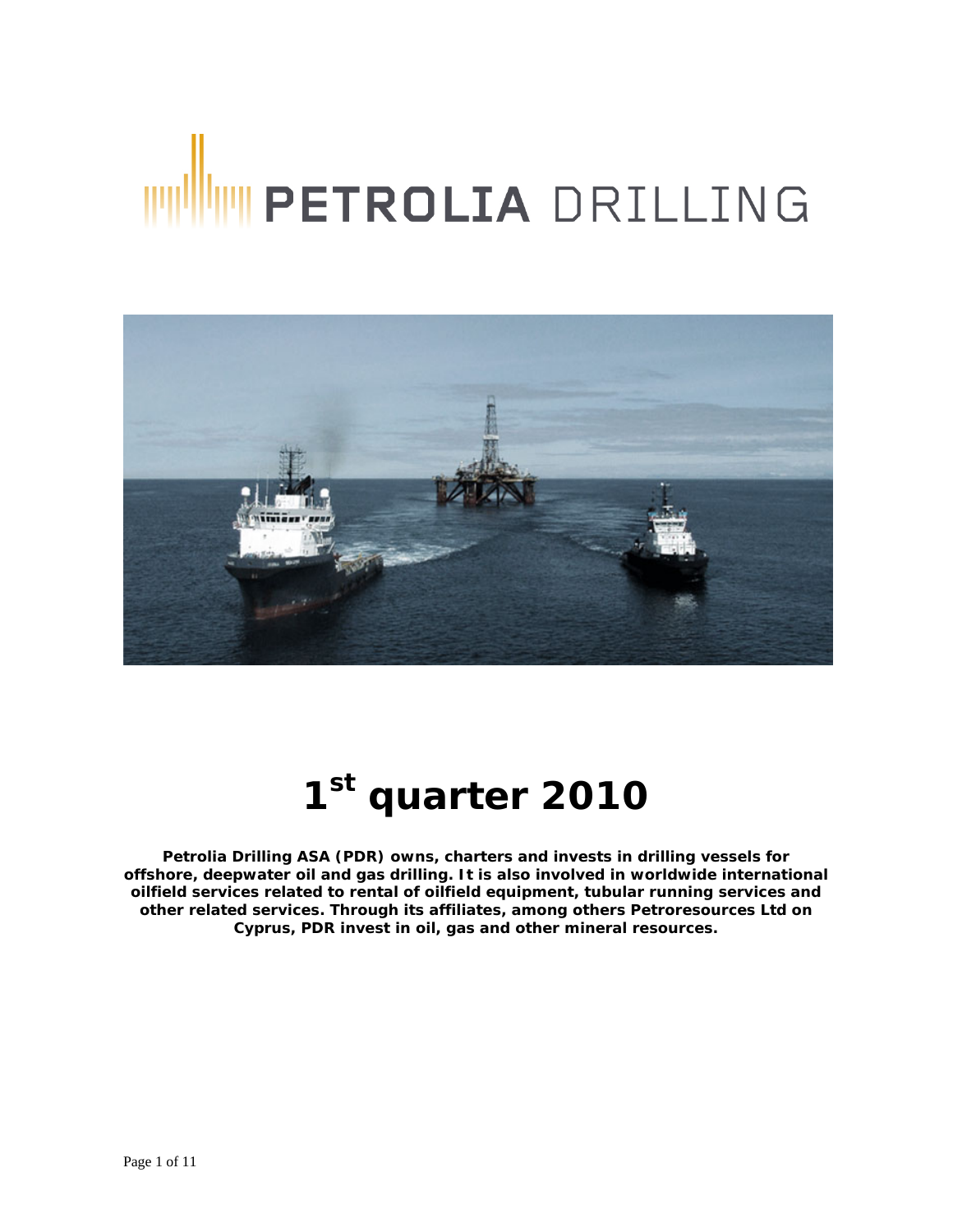# **Highlights**

- Revenues and operating profit before depreciation for Petrolia Drilling ASA for first quarter 2010 was USD 17.1 million and USD 5.5 million respectively. Result for the first quarter was USD -2.2 million.
- Revenues for the period came from Petrolia Services (100% owned subsidiary). The contribution to profit before depreciation from Petrolia Services was USD 6.5 million. The EBITDA-margin was 38 % compared to 41 % for the first quarter of 2009.
- Book value of drilling equipment used by Petrolia Services was USD 110.6 million year end (depreciated over five years). During the last three years Petrolia Drilling has invested approximately USD 200 million in new equipment.
- Revenues and operating profit before depreciation for Venture Drilling (50% owned) was USD 47.0 million for the first quarter 2010. Net result after tax was USD 19.5 million. Maersk redelivered the vessel in late April 2010 against an early termination fee of USD 64 million, cf note 6.
- Petrolia Drilling ASA controls 30% (from April 16 the controlled per cent age is 20,6%) of Deepwater Driller Ltd which is building a new deepwater semisubmersible drilling rig at Jurong Shipyard. On 16 April 2010 an agreement was signed, whereby Songa Offshore invested USD 50 million in new equity into Deepwater Driller and thereby receive a 31.25% ownership in the company. As part of the agreement, Songa Offshore will assume building supervision and commercial management of the rig, cf note 6.
- As previously notified, PetroMENA ASA has been deconsolidated from the books effective 21 December 2009. Due to the bankruptcy of PetroJack ASA on 8 March 2010, this company has also been deconsolidated from 1st quarter 2010.The result from PetroMENA ASA and PetroJack ASA is presented as profit from discontinued operations. This comprises the total of the post-tax profit (loss) of the discontinued operations. Comparative figures for the result in 2009 have been recalculated and are presented in the financial report.
- Total equity equalled USD 177 million as of 31 March 2010. Book value of equity per share equalled USD 0.17 (NOK 1.04 per share) as of 31 March 2010.

# **Financial information**

# Profit and loss for the first quarter 2010

Total revenues were USD 17.1 million for the first quarter 2010. Revenues from the oilfield segment were USD 17.1 million in the first quarter. Total revenues in the first quarter 2009 equalled USD 16.0 million.

Operating profit before depreciation was USD 5.5 million for the first quarter 2010 compared to USD 6.1 million in 2009.

Total operating expenses equalled USD 11.6 million for the first quarter 2010. Operating expenses related to the oilfield services segment was USD 21.7 million in the first quarter 2010 compared to USD 16.9 million for the first quarter of 2009.

Operating result equalled USD -5.7 million for the first quarter 2010, including USD 11.2 million in depreciation of equipment related to Petrolia Services. Operating result equalled USD -1.3 million for the first quarter 2009, including USD 7.5 million in depreciations.

The profit from continuing operations for the first quarter 2010 was USD – 2.2 million. Venture Drilling contributes with a positive result after tax of USD 9.5 million. Result from associated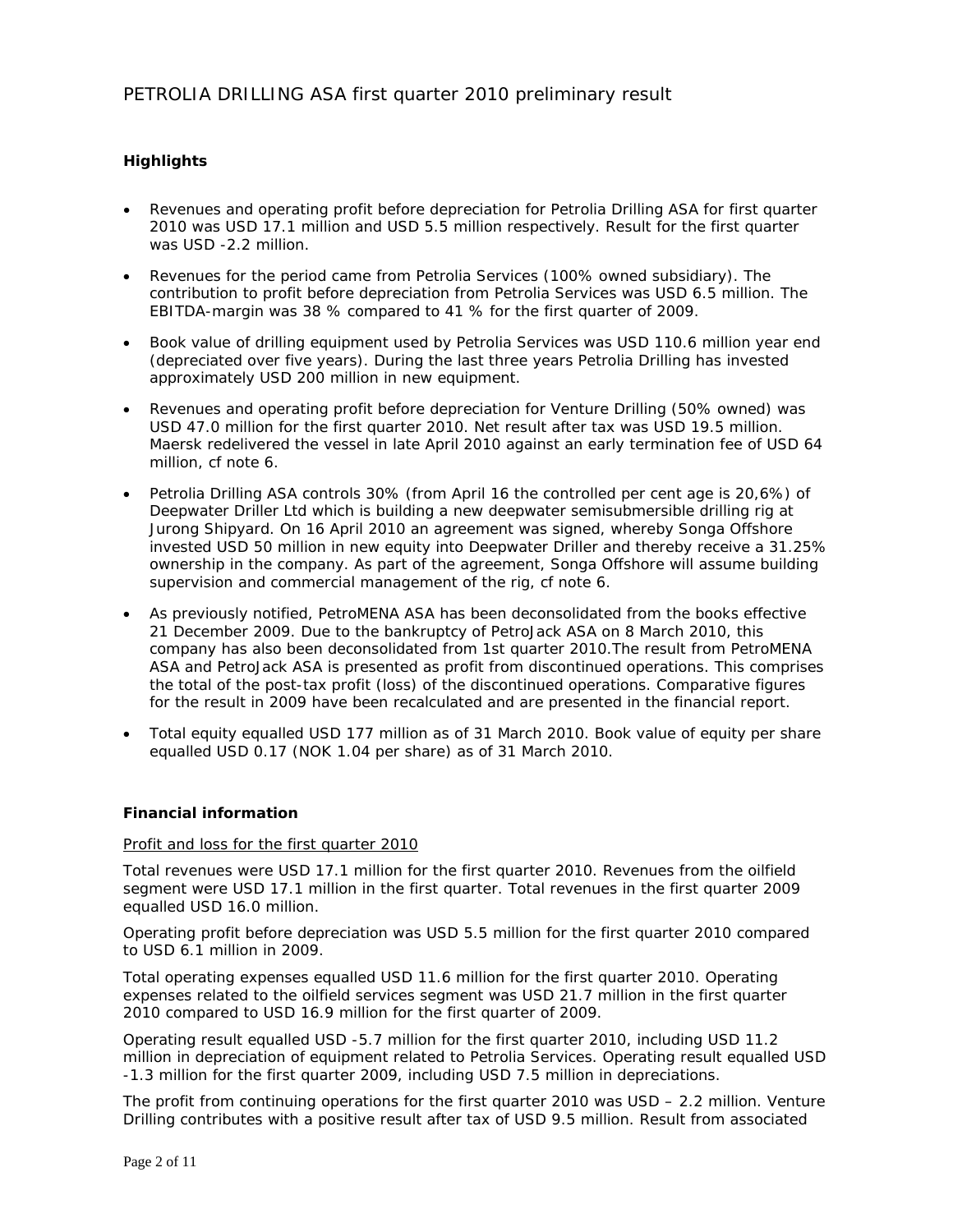company is positive with USD 0.3 million. Profit from continuing operations for the first quarter in 2009 was USD 6.6 million.

### Cash flow

Cash flow from operations equalled USD 1.1 million for the first quarter 2010, compared to USD – 3.6 million for the first quarter 2009. Cash flow from investments was USD - 2.4 million for the first quarter 2010, mainly related to investments in equipment. Cash flow from investments for first quarter 2009 was USD - 5.7 million. Cash flow from financing activities for the first quarter 2010 was USD - 1.6 million related to interest paid on bond loans and payment of instalments on financial leasing. Cash flow from financing activities for the first quarter 2009 was USD -20.8 million. Total cash position 31 March 2010 was USD 46.6 million compared to USD 98.1 million 31 March 2009.

# Statement of financial position

As of 31 March 2010, total assets amounted to USD 359.0 million. Drilling equipment in Petrolia Services has a book value of USD 110.6 million. The investment in Venture Drilling has a book value of USD 89.5 million. The free cash and tied up cash balance per 31 March 2010 of USD 46.6 million includes security in Handelsbanken for the Pemex contract regarding SS Petrolia with USD 27.0 million. The deposit is held on account on behalf of Petromena Ltd and is the property of Petromena Ltd. This account will be sought discontinued and transferred to Petromena Ltd.

Total equity equalled USD 177.0 million as per 31 March 2010, including a minority interest of USD 2.1 million. As of year end 2009, the total equity equalled USD 179.0 million. Book value of equity per share equalled USD 0.17 (NOK 1.02 per share) as of 31 March 2010. Book equity per share equalled USD 0.18 (NOK 1.08 per share) as of year end 2009.

As of 31 March 2010, total liabilities amounted to USD 182.0 million. Non current liabilities mainly consist of bond loan of USD 82.3 million and financial lease of USD 23.2 million.

Other current liabilities of USD 47.8 million include debt to Petromena Ltd of USD 27.0 million as referred to under cash balance, cf above regarding assets.

# Share information

As of 31 March 2009, the total number of shares outstanding in Petrolia Drilling equalled 1,012,596,745, each with a par value of NOK 0.50. Petrolia Drilling has no outstanding or authorized stock options, warrants or convertible debt. As of 31 March 2010, Petrolia Drilling held 5,250,024 (0.52 percent) own shares.

### **The market and outlook**

The financial crisis in 2008/2009 resulted in speculative financial engineering and hostile attacks by instructing bondholders and competitors in the rig business. As both PetroMENA ASA and PetroJack ASA had modern rigs under construction, sold or delivered with long term drilling contracts the main losers were not the bondholders but the shareholders of which PDR was the largest (respectively 51.5% (PetroMENA ASA) and 39% (PetroJack ASA).

PDR is evaluating whether claims for compensation for the destruction of values shall be presented. Norsk Tillitsmann ASA (NT) is continuing to refuse to give the names of the bondholders in general and the instructing bondholders in particular, claiming they have the right to be anonymous. PetroMENA ASA had drilling contracts for 3 deepwater rigs with a gross value of more then USD 3 billion.

The uncertainty in the oil price and the large number of drilling rigs still to be delivered in 2011 and 2012 as well as the blow out in the Gulf of Mexico will affect the future market for offshore drillers and oilfield services.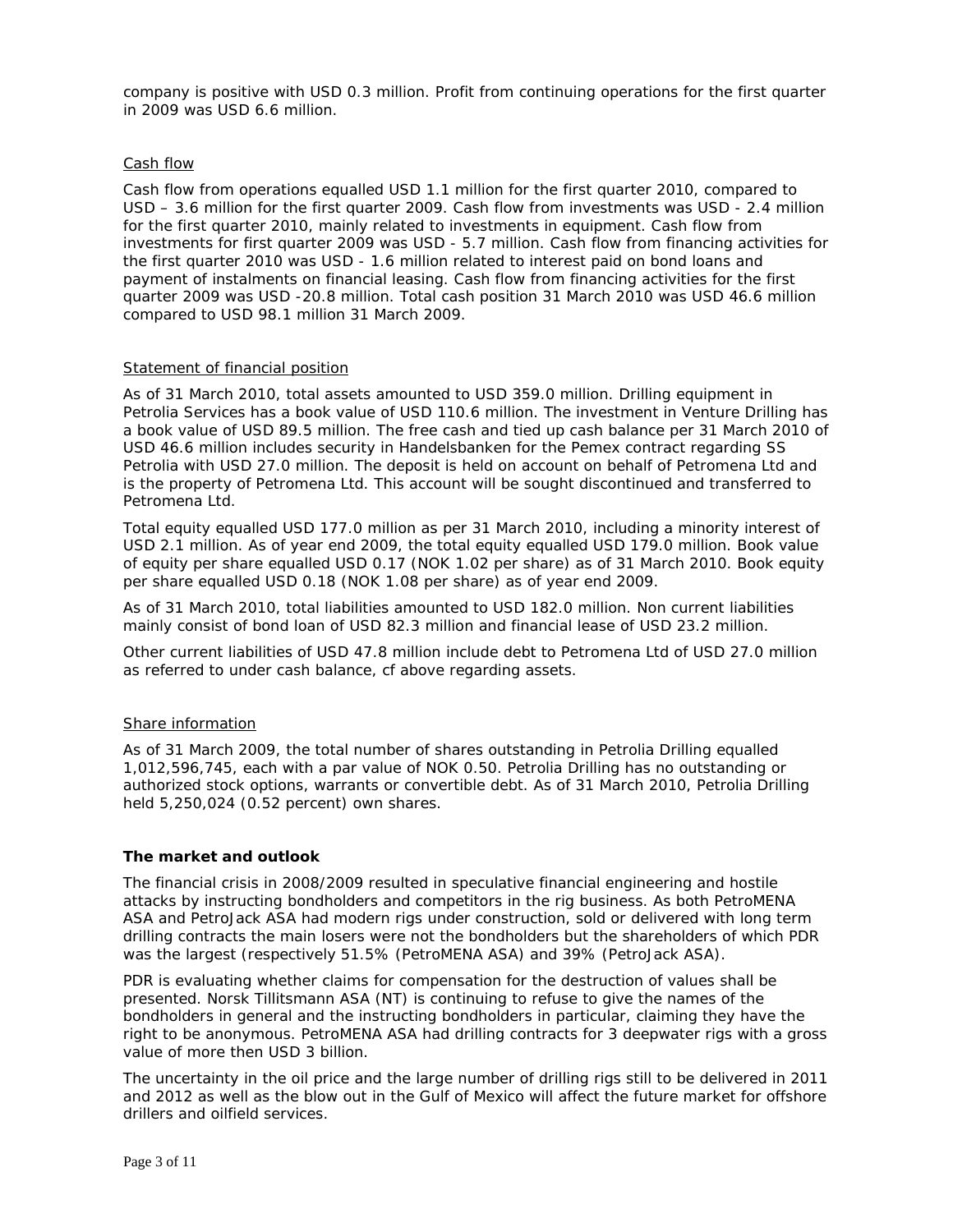The dispute with the Russian owner of the Deep Venture vessel over the breach of the bareboat agreement is affecting the marketability of the drilling rig. Compensation for damages is being evaluated.

### **About the company**

### Oilfield Services segment:

Petrolia Services AS, a 100% owned subsidiary of Petrolia Drilling, is a worldwide service company. Petrolia Services main product categories is rental of tubing, drill pipe, casing and handling equipment, tubular running services as well as other oilfield services.

### Drilling segment:

Petrolia Drilling controls 50% of DS Deep Venture which commenced on an 18 month contract with ExxonMobil ultimo June 2007. The gross value of the contract was in the range USD 200- 220 million. DS Deep Venture was engaged by Maersk Oil Angola until July 25 2009, at a day rate of USD 425,000, after withholding of tax. Venture Drilling AS had agreed to a further 18 months contract with Maersk Oil Angola starting from July 25 2009 at a day rate of USD 495,000 after withholding tax. Effective date for new day rate was August 10 2009. In April 2010 a settlement for early termination was reached with Maersk Oil Angola. Maersk Oil Angola paid Venture Drilling AS an early termination fee of USD 64 million. The rig is now being marketed worldwide and is being kept hot stacked in Ghana.

Venture Drilling AS has a Bareboat agreement with the Russian stated owned company Arktikmorneftegazrazvedka, for use of the drillship Deep Venture. The agreement is according to Russian courts invalid. The decision is appealed and the hearing were scheduled to take place 9 March 2010, but has been postponed to June 2010. An early redelivery against compensation is under discussion with the vessel's Russian owners. The bareboat agreement with the Russian owners is governed by Norwegian law and arbitration in Norway is initiated.

Larsen Oil and Gas Ltd, the drilling management contractor, has withheld cash flow from operation to have security of funding to be provided under the management agreement by Venture Drilling. Venture Drilling has started court proceedings in Scotland against Larsen Oil and Gas Ltd. claiming release of the actual amounts.

Petrolia Drilling ASA owned 30 % of the associated company Deepwater Driller Ltd (former Larsen Rig Ltd) which has entered into a construction contract with Jurong Shipyard Pte Ltd for construction of a semi-submersible drilling rig. On 16 April 2010 an agreement was reached, whereby Songa Offshore invested USD 50 million in new equity into Deepwater Driller and thereby receive a 31.25% ownership in the company. As part of the agreement, Songa Offshore will assume building supervision and commercial management of the rig. As a result of the agreement Petrolia Drilling owns 20.6% of the company.

# **Board of Directors, Petrolia Drilling ASA, 28 May 2010**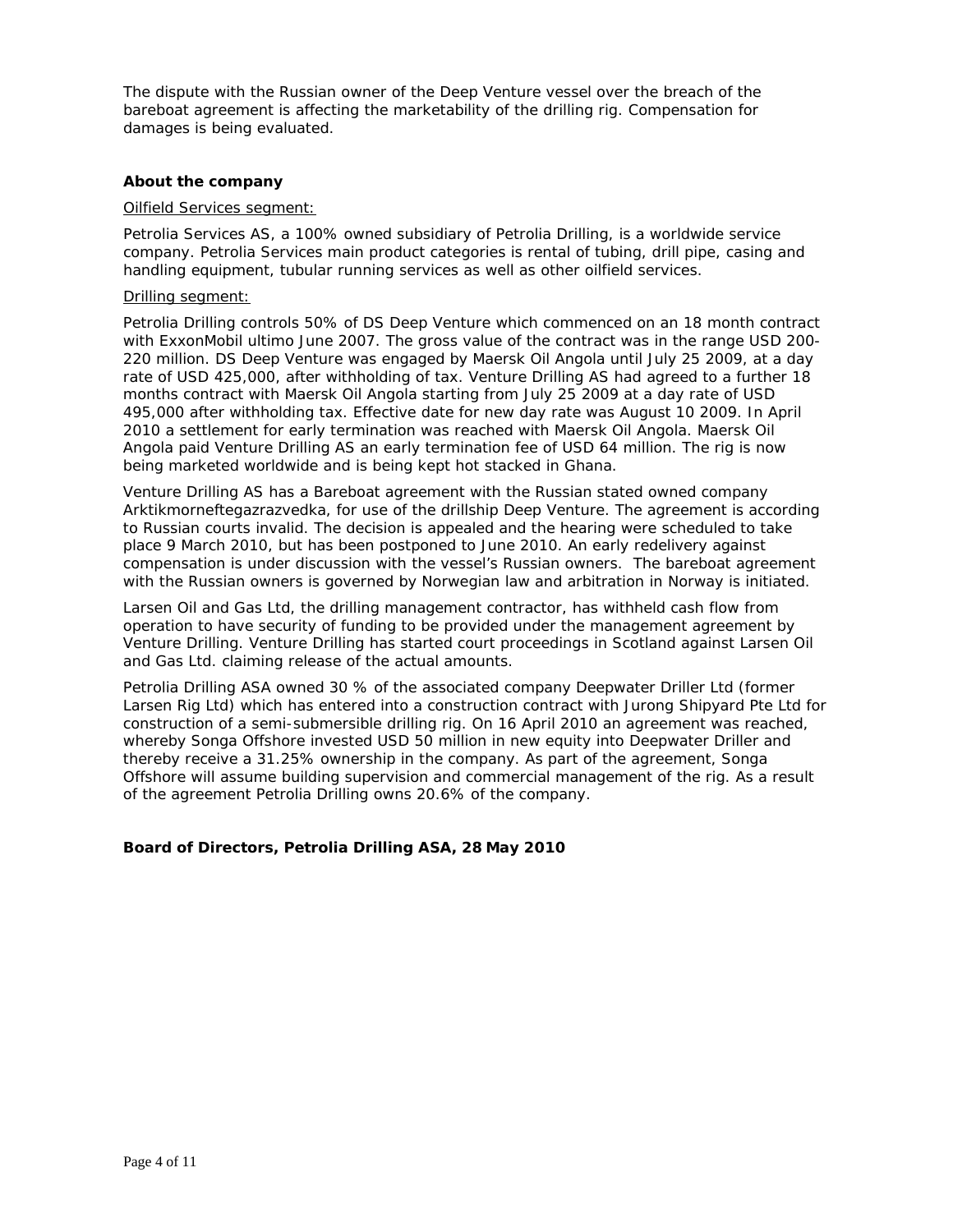# **Financial report first quarter 2010**

| <b>Condensed Consolidated Income Statement</b> |         |                 |                 |              |  |  |
|------------------------------------------------|---------|-----------------|-----------------|--------------|--|--|
| All figures in USD (1000)                      |         |                 |                 |              |  |  |
|                                                |         |                 | 10 <sub>1</sub> | <b>YTD</b>   |  |  |
|                                                | 10 2010 | <b>YTD 2010</b> | $2009*$         | $2009*$      |  |  |
| Operating revenues                             | 17 087  | 17 087          | 16 027          | 16 027       |  |  |
| Operating expenses                             | 11 594  | 11 594          | 9861            | 9861         |  |  |
| Operating profit before depreciation           | 5 4 9 3 | 5 4 9 3         | 6 1 6 6         | 6 16 6       |  |  |
| Depreciation                                   | 11 201  | 11 201          | 7 4 7 8         | 7478         |  |  |
| <b>Operating profit (loss-)</b>                | $-5708$ | $-5708$         | $-1312$         | $-1312$      |  |  |
| Result from joint venture                      | 9 5 2 2 | 9 5 2 2         | 8 8 0 4         | 8 8 0 4      |  |  |
| Result from associated companies               | 256     | 256             | $-47$           | $-47$        |  |  |
| Net financial income/expenses(-)               | $-6210$ | $-6210$         | $-843$          | $-843$       |  |  |
| Profit before income tax                       | $-2140$ | $-2140$         | 6 6 0 2         | 6 6 0 2      |  |  |
| Tax                                            | 68      | 68              | $-32$           | $-32$        |  |  |
| Profit for the year from continuing            |         |                 |                 |              |  |  |
| operations                                     | $-2208$ | $-2208$         | 6 6 3 4         | 6 6 3 4      |  |  |
|                                                |         |                 |                 |              |  |  |
| <b>Discontinued operations</b>                 |         |                 |                 |              |  |  |
| Profit for the year from discontinued          |         |                 |                 |              |  |  |
| operations                                     | 0       | O               | $-48639$        | $-48639$     |  |  |
| Profit for the year                            | $-2208$ | $-2208$         | $-42005$        | -42 005      |  |  |
|                                                |         |                 |                 |              |  |  |
| Other comprehensive income                     |         |                 |                 |              |  |  |
| Other gains/losses charged directly to equity  | O       | 0               | O               | $\mathbf{o}$ |  |  |
| Currency translation differences               | 158     | 158             | $-2124$         | $-2124$      |  |  |
| Total other comprehensive income               | 158     | 158             | $-2124$         | $-2124$      |  |  |
| Total comprehensive income for the year        | $-2050$ | $-2050$         | $-44129$        | $-44129$     |  |  |

\*) PetroMENA ASA was deconsolidated in 2009 and presented as discontinued operations in the financial statements for 2009. The above figures for 1st quarter 2009 have been changed to reflect the deconsolidation of PetroMENA ASA. Net profit from PetroMENA ASA is presented as discontinued operations. Petrojack ASA is presented as discontinued operations from 1st quarter 2010. The above figures for 1st quarter 2009 have been changed to reflect PetroJack under discontinued operations.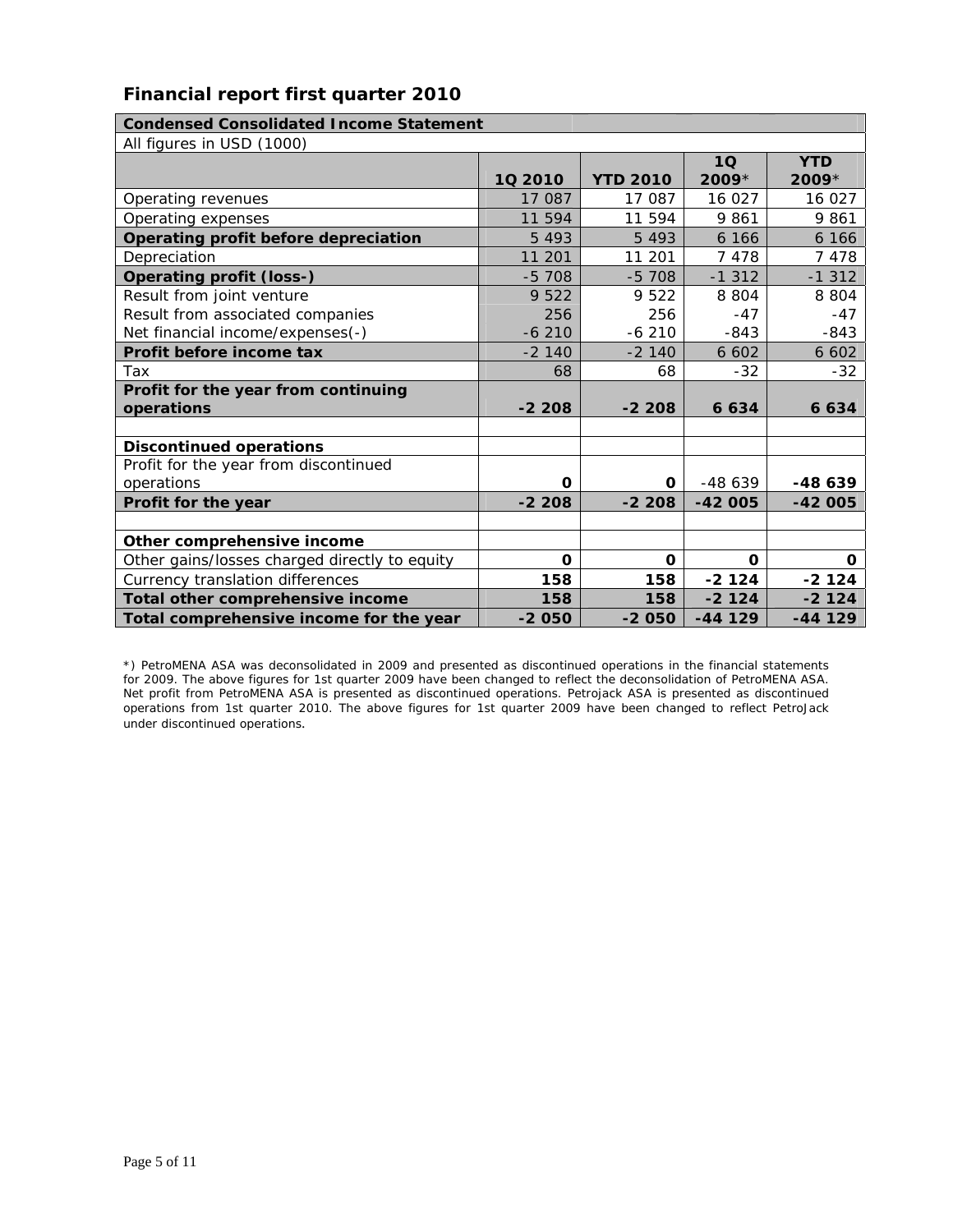# **Condensed Consolidated Statement of Financial Position**

| All figures in USD (1000)                     |            |            |
|-----------------------------------------------|------------|------------|
| <b>Assets</b>                                 | 31.03.2010 | 31.12.2009 |
| Goodwill                                      | 20 4 16    | 20 395     |
| Drilling equipment                            | 110 593    | 121 969    |
| Buildings and other equipment                 | 2 2 9 1    | 2 3 0 5    |
| Investments in joint venture                  | 89 503     | 86 955     |
| Investments in associates                     | 41 316     | 41 060     |
| Other financial fixed assets                  | 7 0 5 0    | 450        |
| <b>Total non-current assets</b>               | 271 169    | 273 133    |
| Inventory                                     | 641        | 1 4 7 8    |
| Trade- and other current receivables          | 40 586     | 42 288     |
| Financial asset at fair value through p/l     | O          | 620        |
| Other liquid assets                           | 15         | 15         |
| <b>Bank deposits</b>                          | 46 608     | 49 616     |
| <b>Total current assets</b>                   | 87 850     | 94 017     |
| <b>Total assets</b>                           | 359 019    | 367 150    |
|                                               |            |            |
| <b>Equity and liabilities</b>                 | 31.03.2010 | 31.12.2009 |
| Share capital                                 | 93 568     | 93 568     |
| Own shares                                    | $-2$ 153   | $-2153$    |
| Share premium fund                            | 95 352     | 95 352     |
| Other equity                                  | $-11903$   | $-10232$   |
|                                               | 174 864    | 176 536    |
| Minority interest                             | 2 1 2 6    | 2 5 0 4    |
| <b>Total equity</b>                           | 176 990    | 179 040    |
| Bond loan                                     | 82 347     | 85 143     |
| Retirement benefit obligations                | 542        | 562        |
| Other long-term liabilities                   | 23 169     | 25 992     |
| <b>Total non-current liabilities</b>          | 106 058    | 111 697    |
| Short-term portion of non-current liabilities | 13 613     | 11 106     |
| Accounts payable                              | 14 810     | 11 958     |
| Payable tax                                   | $-275$     | 120        |
| Other current liabilities                     | 47 823     | 53 230     |
| <b>Total current liabilities</b>              | 75 971     | 76 413     |
| <b>Total liabilities</b>                      | 182 029    | 188 111    |
| <b>Total equity and liabilities</b>           | 359 019    | 367 150    |
| Book equity per share (end of period shares)  | 0,17       | 0,18       |
| Equity ratio                                  | 49 %       | 49 %       |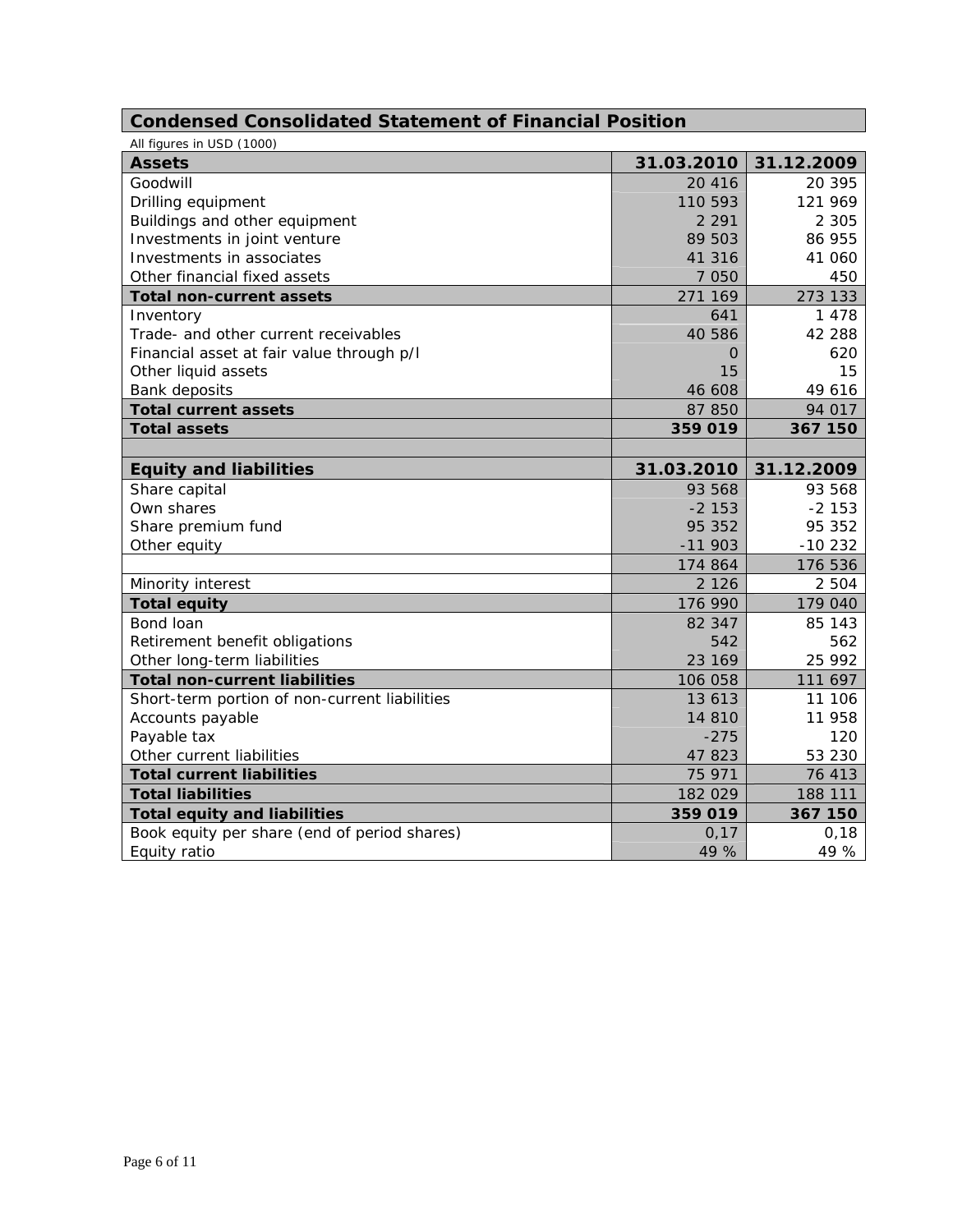# **Condensed Consolidated Statement of changes in Equity**

| All figures in USD (1000)                          |                 |                 |
|----------------------------------------------------|-----------------|-----------------|
|                                                    | <b>YTD 2010</b> | <b>YTD 2009</b> |
|                                                    |                 |                 |
| Equity period start 01.01                          | 179 040         | 58 654          |
| Total comprehensive income/loss (-) for the period | $-2050$         | $-44129$        |
| Total gains and losses charged directly to equity  | O               |                 |
| Total recognised income for the period             | $-2050$         | $-44$ 129       |
| Purchase of own shares                             | O               |                 |
| Total equity from shareholders in the period       |                 |                 |
| Total change of equity in the period               | $-2050$         | $-44$ 129       |
|                                                    |                 |                 |
| Equity at period end 31.03                         | 176 990         | 524             |

| <b>Condensed Consolidated Cash Flow Statement</b>  |                 |                 |
|----------------------------------------------------|-----------------|-----------------|
| All figures in USD (1000)                          |                 |                 |
|                                                    | <b>YTD 2010</b> | <b>YTD 2009</b> |
|                                                    |                 |                 |
| Net cash flow from operating activities            | 1 0 7 0         | $-3639$         |
| Net cash flow from investing activities            | $-2407$         | $-5672$         |
| Net cash flow from financing activities            | $-1553$         | $-20771$        |
|                                                    |                 |                 |
| Net change in cash and cash equivalents            | $-2890$         | $-300082$       |
| Cash and cash equivalents at beginning of period   | 49 616          | 127 812         |
| Exchange gain/loss (-)on cash and cash equivalents | $-118$          | 425             |
|                                                    |                 |                 |
| Cash and cash equivalents at period end            | 46 608          | 98 156          |

PetroMENA ASA has been deconsolidated in 2009 and is presented as discontinued operations in the accounts. The cash flow from 2009 has not been recalculated and thus includes PetroMENA's cash flows and cash deposits. The table below outlines the impact the PetroMENA had on the group accounts in 2009.

| <b>Cash flows discontinued operations</b> | <b>YTD 2010</b> | <b>YTD 2009</b> |
|-------------------------------------------|-----------------|-----------------|
| Operating cash flows                      |                 | 1934            |
| Investing cash flows                      |                 | 647             |
| Financing cash flows                      |                 | -23 092         |
| Total cash flows                          |                 | $-20511$        |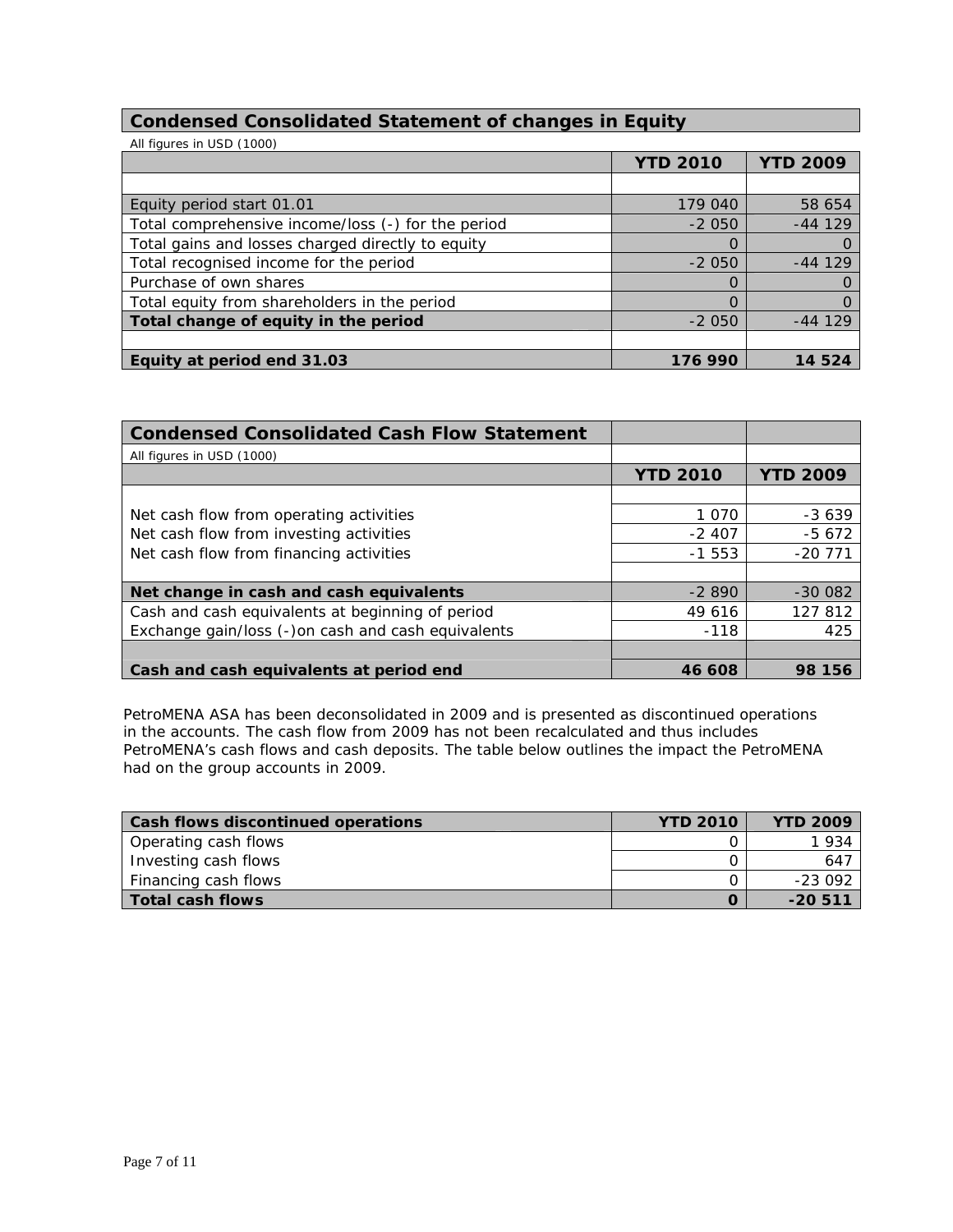# Notes to the unaudited condensed consolidated figures: Note 1 Applied accounting principles

This quarterly report is prepared according to the International Financial Reporting Standards (IFRS as adopted by the EU) and the appurtenant standard for quarterly reporting (IAS 34). The quarterly accounts are based on the current IFRS standards and interpretations.

This quarterly report is prepared according to the same principles as the most recent annual financial statements, but does not include all the information and disclosures required in the annual financial statements. Consequently, this report should be read in conjunction with the latest annual report for the Company (2009). Changes in standards and interpretations may result in other figures.

The same accounting principles and methods for calculation which were applied in the latest annual report (2009) have been applied in the preparation of this interim report. The Company's accounting principles are described in detail in its annual report for 2009. The annual report for 2009 is available at the company's homepage, www.petrolia.no .

The consolidated accounts are based on historical cost, with the exception of items required to be reported at fair value.

# Note 2 Discontinued operations

PetroMENA ASA has been deconsolidated in 2009. PetroJack ASA is deconsolidated from 1st quarter 2010.The result from PetroMENA ASA and PetroJack ASA is presented as profit from discontinued operations. This comprises the total of the post-tax profit (loss) of the discontinued operations.

| Analysis of the result of discontinued operations           | 10 2009  | <b>YTD 2009</b> |
|-------------------------------------------------------------|----------|-----------------|
| Operating revenue                                           | 21 267   | 21 267          |
| Operating expenses                                          | 30 246   | 30 24 6         |
| Operating profit                                            | $-8979$  | $-8979$         |
| Result from associated companies                            | $-3988$  | $-3988$         |
| Net financial income/expenses (-)                           | $-35672$ | $-35672$        |
| Profit from discontinued operations                         | $-48639$ | $-48639$        |
| Pre-tax gain/(loss) recognised on discontinued operations   |          | 0               |
| Tax                                                         |          |                 |
| After tax gain/(loss) recognised on discontinued operations |          | Ω               |
| Profit for the year from discontinued operations            | -48 639  | -48 639         |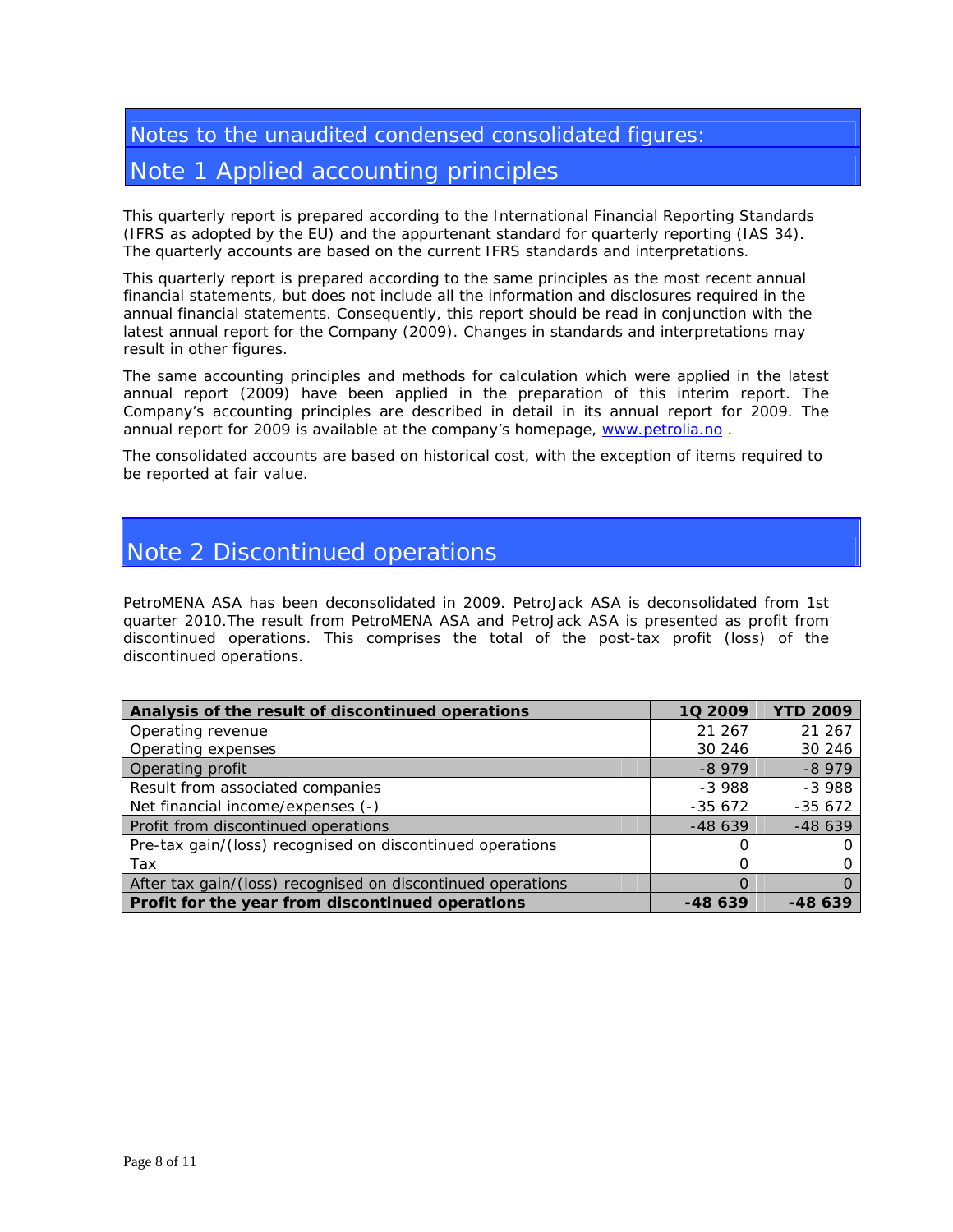# Note 3 Tangible fixed assets

The table below outlines the development of tangible fixed assets as of 31 March 2010:

|                                    | Drilling- and<br>other | Land and<br>buildings | <b>Total</b> |
|------------------------------------|------------------------|-----------------------|--------------|
| All figures in USD (1000)          | equipment              |                       |              |
| Balance at 1 Jan 2010              | 121 969                | 2 3 0 5               | 124 274      |
| Acquisition cost:                  |                        |                       |              |
| Acquisition cost at 1 Jan 2010     | 213 711                | 2 4 6 4               | 216 175      |
| Purchased tangibles as of 1Q 2010  | 3 3 4 6                | Ω                     | 3 3 4 6      |
| Disposal as of 1Q 2010             | $-32$                  | Ω                     | $-32$        |
| Transferred to asset held for sale |                        | Ω                     | 0            |
| Discontinued operations            |                        | റ                     | $\Omega$     |
| Acquisition cost at 31 March 2009  | 217 025                | 2 4 6 4               | 219 489      |
| Depreciation:                      |                        |                       |              |
| Balance at 1 January 2010          | 91 742                 | 159                   | 91 901       |
| Depreciation as of 1Q 2010         | 11 185                 | 15                    | 11 200       |
| Discontinued operations            | Ω                      | Ω                     | 0            |
| Balance at 31 March 2010           | 102 927                | 174                   | 103 101      |
| <b>Translation differences</b>     | $-3505$                |                       | $-3,504$     |
| Carrying amount:                   |                        |                       |              |
| Balance at 31 March 2010           | 110 593                | 2 2 9 1               | 112 884      |
| <b>Residual value</b>              |                        |                       |              |

# Note 4 Segment Information

| All figures in USD (1000)<br>Segment |                              |                 |                                          |         |                          |          |
|--------------------------------------|------------------------------|-----------------|------------------------------------------|---------|--------------------------|----------|
| information                          |                              | <b>Drilling</b> | <b>Offshore services</b><br><b>Total</b> |         |                          |          |
|                                      | 10 2010                      | 1Q 2009         | 10 2010                                  | 10 2009 | 10 2010                  | 10 2009  |
| Operating income                     | -                            |                 | 17 087                                   | 16 027  | 17 087                   | 16 027   |
| EBITDA                               | $\overline{\phantom{0}}$     |                 | 6 5 6 2                                  | 6 6 0 6 | 6 5 6 2                  | 6 606    |
| EBIT                                 | $\overline{\phantom{a}}$     |                 | $-4639$                                  | $-872$  | $-4639$                  | $-872$   |
| Discontinued<br>operations           | $\qquad \qquad \blacksquare$ | $-44651$        | $\overline{\phantom{a}}$                 |         | $\overline{\phantom{a}}$ | $-44651$ |
| <b>EBITDA %</b>                      |                              |                 | 38 %                                     | 41 %    | 38 %                     | 41 %     |
| EBIT %                               |                              |                 | $-27%$                                   | $-5\%$  | $-27%$                   | $-5%$    |

| Reconciliation from segment operational EBIT to Profit before income tax: |          |         |
|---------------------------------------------------------------------------|----------|---------|
| Segment EBIT                                                              | $-4639$  | -872    |
| Unallocated operating expenses                                            | $-1.069$ | -440    |
| Net financial expenses                                                    | $-6210$  | $-843$  |
| Share of result from joint venture                                        | 9.522    | 8 8 0 4 |
| Share of result from associates                                           | 256      | $-47$   |
| Profit before income tax                                                  | $-2140$  | 6 602   |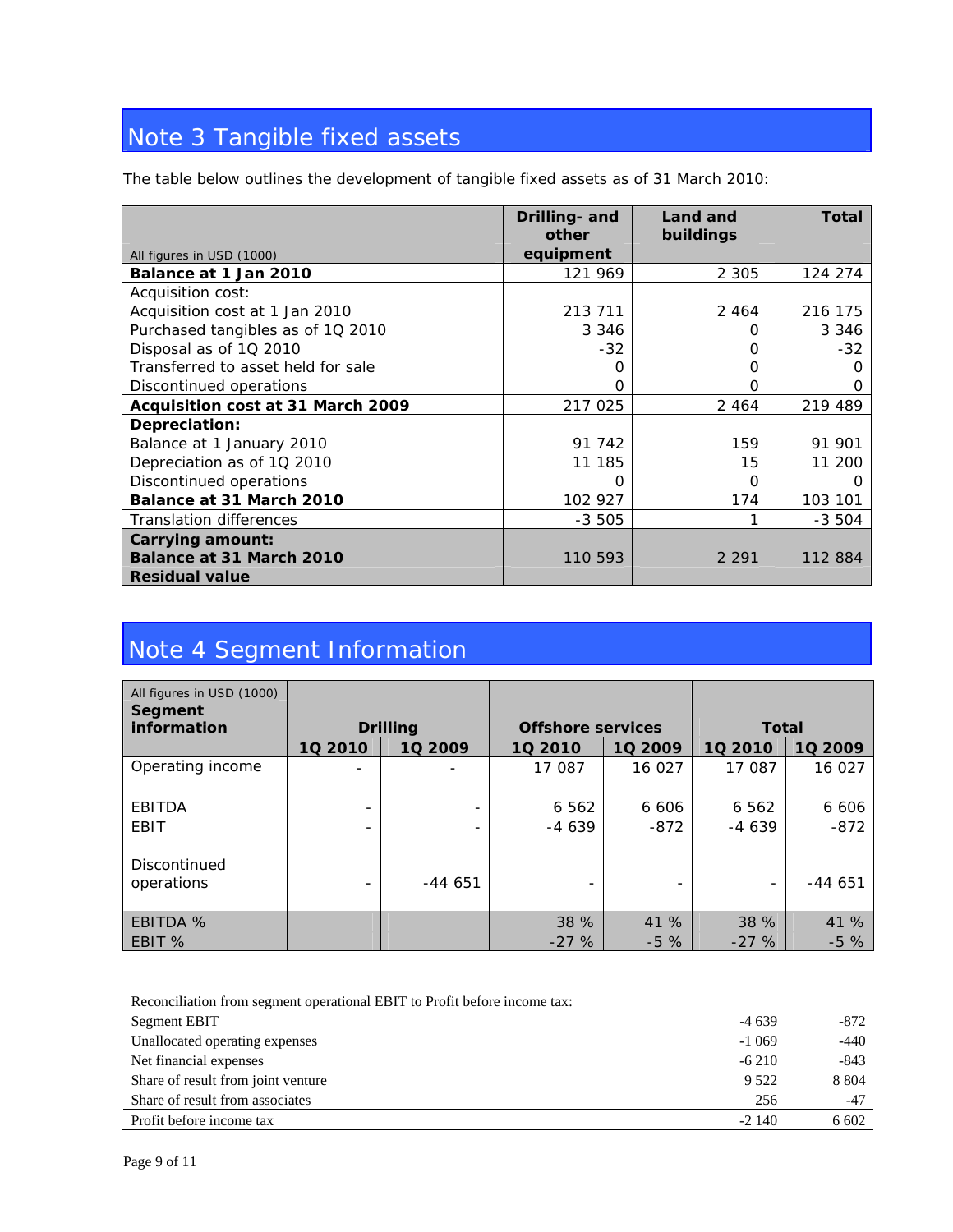# Note 5 Investments in associates

| All figures in USD (1000)<br>Investments in associates | <b>Petroresources</b><br>Ltd | Larsen Rig Ltd         | <b>Total</b> |
|--------------------------------------------------------|------------------------------|------------------------|--------------|
| Shareholding<br><b>Business address</b>                | 28.57%<br>Limassol, Cyprus   | 30.0%<br>Cayman Island |              |
| <b>Balance 1 January 2010</b>                          | 2 760                        | 38 300                 | 41 060       |
| Share of result                                        | $-29$                        | 285                    | 256          |
| Balance at 31 March 2010                               | 2 7 3 1                      | 38 585                 | 41 316       |

# Note 6 Events after the balance sheet date

# **Petrolia Drilling ASA:**

# **PETROLIA DRILLING ASA - TERMINATION OF MANAGEMENT AGREEMENT**

Petrolia Drilling ASA ("Petrolia") has terminated the business administration agreement entered into with Larsen Oil & Gas AS ("LOG") in 1996. Under the business administration agreement LOG has provided the following main business administration services:

- Administration, including to place at disposal to Petrolia a CEO and secretary services to the Board of Directors
- Accounting and budgeting services
- Services related to the Company's external reporting and information obligation, including such obligations toward the Oslo Stock Exchange
- Maintenance of Petrolia's shareholders' register

The business administration agreement may be terminated by either party by six months notice. The business administration agreement expires July 2010.

LOG AS is entitled to business administration fee payable pursuant to the agreement during the six months term of notice. Settlement for disputed outstanding costs is expected to take place in connection with final termination settlement by the parties. In 2000 the annual business administration fee was agreed to NOK 3 million per year and it has since not been adjusted for increase in costs.

Petrolia is in the process of establishing its own staff, operational from when the agreement is completed.

# **EXTRAORDINARY GENERAL MEETING IN PETROLIA DRILLING ASA**

The EGM in Petrolia Drilling ASA was held the 8th of March 2010 at the request of shareholder Independent Oil & Resources ASA (owner of 19.5%) to convene for election of a new Board of Directors. The proposal did not get majority and control the composition is unchanged after the arranged meeting.

On 19 April an EGM of Petrolia Drilling ASA was held at the request of a shareholder Independent Oil & Resources ASA (26.56% stake). A new board was elected according to the proposal from Independent Oil & Resources ASA.